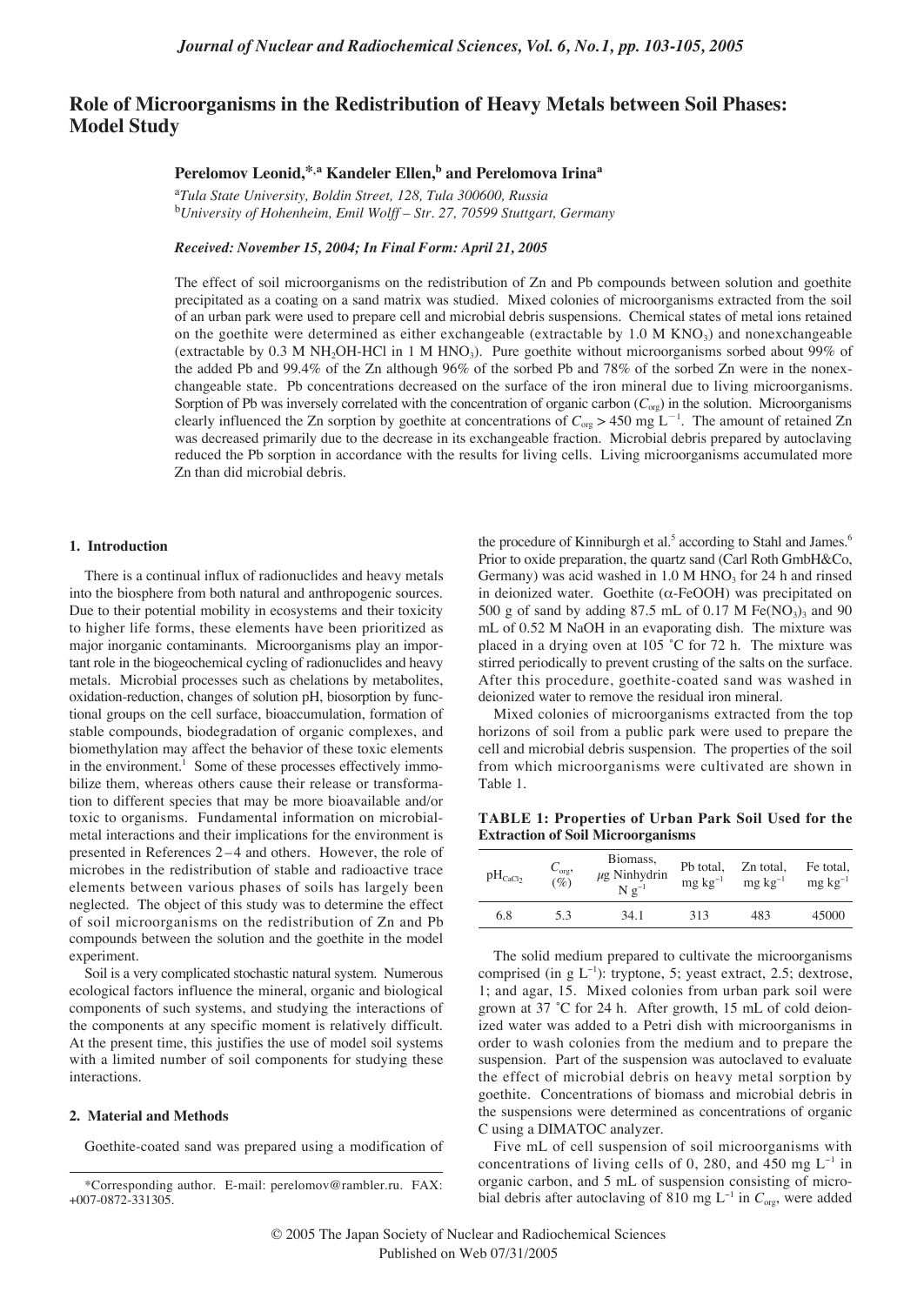into tubes containing:

- 1) 1 g of the goethite-coated sand and 15 mL solution of  $Pb(NO_3)$ <sub>2</sub>:
- 2) 1 g of the goethite-coated sand and 15 mL solution of  $Zn(NO<sub>3</sub>)<sub>2</sub>;$
- 3) 1 g of the goethite-coated sand and 15 mL deionized water.

The experimental design is shown in Table 2. The concentrations of Zn and Pb in the solution were each 0.1 mM (6.54 mg  $L^{-1}$ ) and 20.7 mg  $L^{-1}$ , respectively, or 130.8 and 414 mg kg<sup>-1</sup> of coated sand). Tubes with microorganisms and corresponding controls (no inoculum) were incubated unshaken at 22 ˚C for 20 days. Sorption experiments were carried out in triplicate.

**TABLE 2: Experimental Design** 

| <b>GOETHITE-COATED SAND</b>             |                                                   |                               |                                                   |                       |                                                   |  |  |  |  |  |
|-----------------------------------------|---------------------------------------------------|-------------------------------|---------------------------------------------------|-----------------------|---------------------------------------------------|--|--|--|--|--|
| Zn                                      |                                                   | Pb                            |                                                   | <b>Without METALS</b> |                                                   |  |  |  |  |  |
| C solution = $6.54$ mg L <sup>-1</sup>  |                                                   | C solution = 20.7 mg $L^{-1}$ |                                                   |                       |                                                   |  |  |  |  |  |
| C sand = 130.8 mg $kg^{-1}$             |                                                   | C sand = 414 mg $kg^{-1}$     |                                                   |                       |                                                   |  |  |  |  |  |
| Cell                                    | Suspension<br>suspension from microbial<br>debris | Cell                          | Suspension<br>suspension from microbial<br>debris | Cell                  | Suspension<br>suspension from microbial<br>debris |  |  |  |  |  |
| Concentration of organic C, mg $L^{-1}$ |                                                   |                               |                                                   |                       |                                                   |  |  |  |  |  |
| 280                                     | 810                                               | 280                           | 810                                               | 280                   | 810                                               |  |  |  |  |  |
| 450                                     |                                                   | 450                           |                                                   | 450                   |                                                   |  |  |  |  |  |

To determine the loss of metals from solution, Pb and Zn concentrations in the equilibrium solutions were measured. After the equilibrium, the solid phase was provided for the desorption experiments after decanting, filtering the metal treatments solution and weighing the tubes to account for occluded solution. The chemical states of the metals (exchangeable or non exchangeable) were determined by adding  $10 \text{ mL of } 1.0 \text{ M KNO}_3$ and agitating for 1 h at 150 cycles min<sup>−</sup><sup>1</sup> . Nonexchangeable Zn and Pb were recovered by dissolving the oxide surface after decanting the  $KNO_3$  solution. Goethite was dissolved using  $40$ mL of  $0.3$  M NH<sub>2</sub>OH-HCl in 1 M HNO<sub>3</sub>. This extraction was performed in a hot water bath at 40  $^{\circ}$ C for 2 h.<sup>6</sup>

Microbial biomass was determined by the fumigationextraction method according to Amato and Ladd.<sup>7</sup> All heavy metal analyses were performed by atomic absorption spectrometry.

#### **3. Results and Discussion**

The goethite-coated sand without microorganisms or microbial debris sorbed about 99% of the added Pb and 99.4% of the Zn (Figure 1) indicating that pure goethite possesses a high zinc and lead sorption capacity. Iron oxides significantly affect heavy metal reactions in soils because they occur as coatings, concretions and as discrete particles of colloidal size; they also have a strong affinity for metal ions. $8$  The sorption ability of iron oxides is determined by the degree of crystallinity, the surface area, reaction time and  $pH<sup>9</sup>$ . The pH of the solution changes the speciation of the metals in solution as well as the nature of the adsorbent. Our study was carried out at a weakly alkaline pH of the solution, which induced negatively charged goethite surfaces. Stahl and James<sup>6</sup> showed that goethite coatings increase sorption of Zn by fine quartz sand, principally in nonexchangeable form, at pH > 6. Our experiment also demonstrates that the nonexchangeable chemical state plays a dominant role in the adsorption of both Zn and Pb on the surface of the iron mineral in all treatments (Figures 1 and 2). The amount of Pb retained in the nonexchangeable state on the surface of the pure goethite was approximately 96.3% (321.4 mg kg<sup>-1</sup> sand). The nonexchangeable fraction of Zn was less, averaging 78.4% (95.5 mg kg<sup>−</sup><sup>1</sup> **)** of the sum absorbed by goethite.

The heavy metal concentrations in our experimental solution



**Figure 1.** Influence of microorganisms (280 and 450 mg L<sup>−</sup><sup>1</sup> of organic C) and microbial debris (810 mg L<sup>−</sup><sup>1</sup> of organic C)on the redistribution of Pb compounds between solution and goethite after 20 days of incubation (Average values and Standard deviations).

Pb ex: the concentration of exchangeable-state Pb; Pb nonex: the concentration of nonexchangeable-state Pb; Pb sol: the concentration of Pb in the solution.



**Figure 2.** Influence of microorganisms (280 and 450 mg L<sup>−</sup><sup>1</sup> of organic C) and microbial debris (810 mg L<sup>−</sup><sup>1</sup> of organic C) on the redistribution of Zn compounds between solution and goethite after 20 days of incubation (Average values and Standard deviations).

Zn ex: the concentration of exchangeable-state Zn; Zn nonex: the concentration of nonexchangeable-state Zn; Zn sol: the concentration of Zn in the solution.

were no doubt below toxic levels. Mergeay et al.<sup>10</sup> reported minimal inhibitory concentrations for *E. coli*: Zn –1.0 mM, Pb  $-5.0$  mM.

Microorganisms had a significant effect on Pb and Zn sorption by goethite coatings from solution. Pb concentrations increased in the sorption solutions and decreased on the surface of the iron mineral due to living microorganisms (Figures 1 and 2). The absolute concentrations of the nonexchangeable-state metals were reduced to a greater extent than those of the exchangeable state, whereas the relative content of